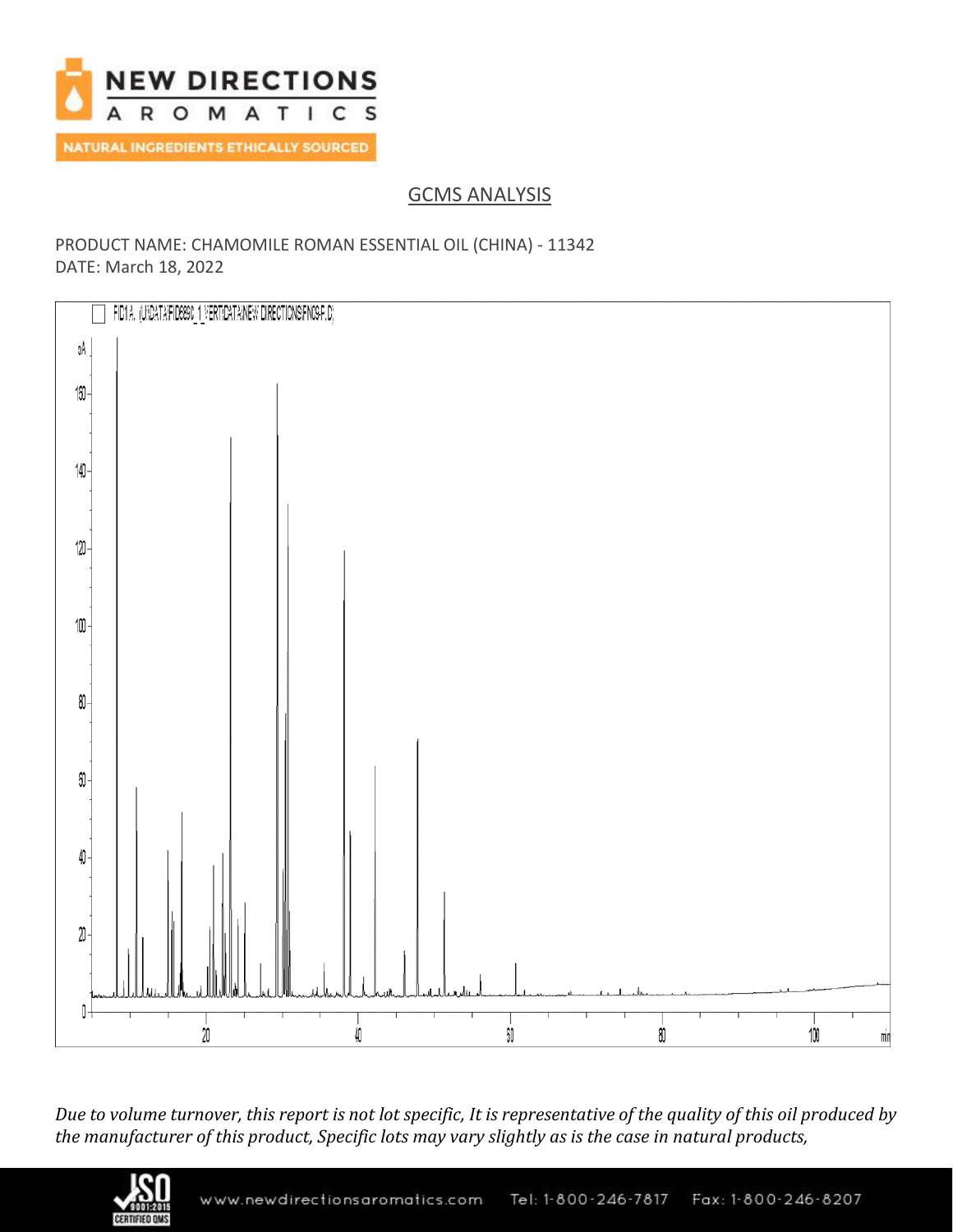

GCMS ANALYSIS *(cont'd,)*

### PRODUCT NAME: CHAMOMILE ROMAN ESSENTIAL OIL (CHINA) - 11342

| <b>Peak</b>             | $RT$ (min) | <b>COMPONENT</b> name        | $\frac{0}{0}$ |
|-------------------------|------------|------------------------------|---------------|
| $\mathbf{1}$            | 5,03       | 1-OCTENE                     | 0,03          |
| $\overline{2}$          | 5,60       | FURAN, 2-METHYL-             | 0,01          |
| $\overline{3}$          | 5,87       | BUTANAL, 2-METHYL-           | 0,02          |
| $\overline{\mathbf{4}}$ | 5,92       | <b>ISOVALERALDEHYDE</b>      | 0,02          |
| $\overline{5}$          | 6,12       | 2-PENTANONE                  | 0,01          |
| $6\phantom{1}$          | 6,26       | 1-NONENE                     | 0,01          |
| $\overline{7}$          | 6,48       | FURAN, 2-ETHYL-              | 0,02          |
| $\bf 8$                 | 6,71       | 3-PENTEN-2-ONE               | 0,01          |
| 9                       | 7,76       | METHYL 2-METHYLBUTYRATE      | 0,01          |
| 10                      | 7,83       | <b>ISOBUTYL ACETATE</b>      | 0,04          |
| 11                      | 8,26       | alpha-PINENE                 | 6,78          |
| 12                      | 9,16       | PROPYL ISOBUTYRATE           | 0,17          |
| 13                      | 9,82       | <b>CAMPHENE</b>              | 0,52          |
| 14                      | 10,32      | <b>ISOBUTYL PROPIONATE</b>   | 0,02          |
| 15                      | 10,44      | <b>ISOBUTANOL</b>            | 0,05          |
| 16                      | 10,81      | <b>ISOBUTYL ISOBUTYRATE</b>  | 2,29          |
| 17                      | 11,68      | beta-PINENE                  | 0,69          |
| 18                      | 12,22      | <b>METHYL ANGELATE</b>       | 0,04          |
| 19                      | 12,32      | <b>ISOAMYL ACETATE</b>       | 0,08          |
| 20                      | 12,35      | <b>SABINENE</b>              | 0,10          |
| 21                      | 12,54      | <b>THUYADIENE</b>            | 0,04          |
| $\overline{22}$         | 12,85      | PROPYL METHACRYLATE          | 0,11          |
| 23                      | 13,29      | <b>AMYL PROPIONATE</b>       | 0,09          |
| 24                      | 13,73      | <b>BUTYL ISOBUTYRATE</b>     | 0,04          |
| 25                      | 14,70      | <b>ETHYL ANGELATE</b>        | 0,05          |
| 26                      | 14,73      | beta-MYRCENE                 | 0,04          |
| 27                      | 14,97      | <b>ISOBUTYL METHACRYLATE</b> | 1,86          |
| 28                      | 15,50      | ISOBUTYL 2-METHYLBUTYRATE    | 1,10          |
| 29                      | 15,77      | PENTANE, 3,3-DIMETHYL-       | 0,97          |
| $\overline{30}$         | 16,27      | 2-PENTYL PROPIONATE          | 0,05          |

#### **Disclaimer & Caution:**

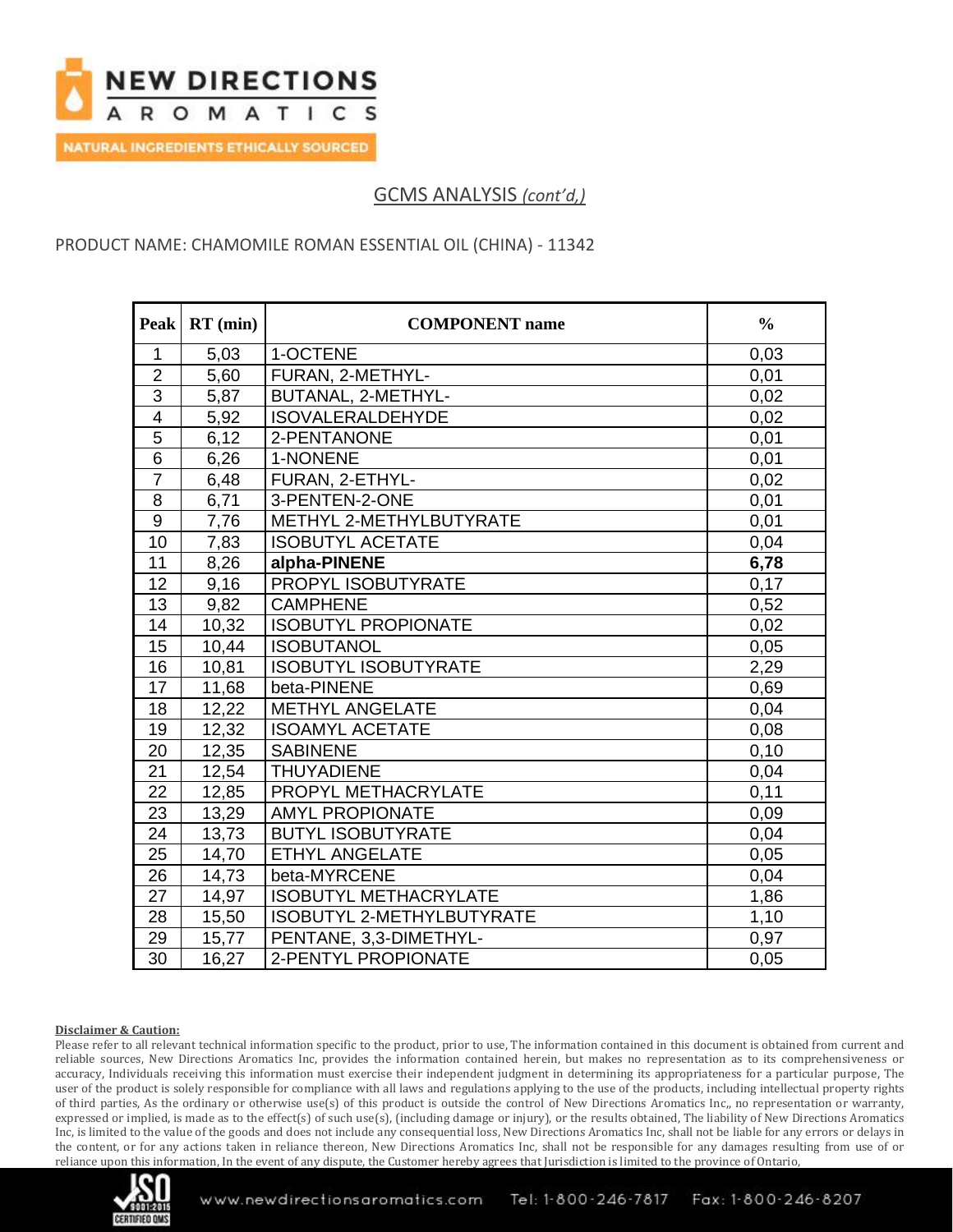

## GCMS ANALYSIS *(cont'd,)*

### PRODUCT NAME: CHAMOMILE ROMAN ESSENTIAL OIL (CHINA) - 11342

| <b>Peak</b>     | $RT$ (min) | <b>COMPONENT</b> name           | $\frac{0}{0}$ |
|-----------------|------------|---------------------------------|---------------|
| 31              | 16,40      | <b>ISOBUTYL ISOVALERATE</b>     | 0,20          |
| $\overline{32}$ | 16,62      | <b>AMYL ISOBUTYRATE</b>         | 0,49          |
| 33              | 16,77      | <b>ISOAMYL ISOBUTYRATE</b>      | 2,50          |
| 34              | 16,93      | <b>LIMONENE</b>                 | 0,32          |
| 35              | 17,12      | <b>ISOAMYL ALCOHOL</b>          | 0,09          |
| 36              | 17,41      | 1,8-CINEOLE                     | 0,06          |
| 37              | 17,85      | <b>ALIPHATIC ESTER</b>          | 0,01          |
| 38              | 18,82      | <b>BUTYL METHACRYLATE</b>       | 0,07          |
| 39              | 19,14      | FURAN, 2-PENTYL-                | 0,05          |
| 40              | 19,30      | <b>ALIPHATIC ESTER</b>          | 0,15          |
| 41              | 20,18      | PRENYL ACETATE                  | 0,44          |
| 42              | 20,48      | <b>ISOPROPYL ANGELATE</b>       | 0,97          |
| 43              | 20,92      | ALLYL METHACRYLATE              | 1,79          |
| 44              | 21,31      | 3-HEPTANONE, 2,6-DIMETHYL-      | 0,38          |
| 45              | 21,76      | p-CYMENE                        | 0,11          |
| 46              | 21,84      | 3-PENTEN-2-OL                   | 0,06          |
| 47              | 22,15      | 2-METHYLBUTYL METHACRYLATE      | 2,83          |
| 48              | 22,32      | 2-METHYLBUTYL 2-METHYLBUTYRATE  | 0,31          |
| 49              | 22,52      | <b>ISOAMYL 2-METHYLBUTYRATE</b> | 1,02          |
| $\overline{50}$ | 23,22      | <b>ISOBUTYL ANGELATE</b>        | 10,57         |
| 51              |            | <b>ISOAMYL METHACRYLATE</b>     |               |
| 52              | 23,62      | <b>AMYL ISOVALERATE</b>         | 0,11          |
| 53              | 23,80      | <b>ISOBUTYL CAPROATE</b>        | 0,20          |
| 54              | 23,98      | <b>ALIPHATIC ESTER</b>          | 0,11          |
| 55              | 24,17      | <b>HEXYL ISOBUTYRATE</b>        | 1,13          |
| 56              | 25,07      | <b>ISOPRENYL ISOVALERATE</b>    | 1,37          |
| 57              | 25,58      | 1-PENTANOL, 3-METHYL-           | 0,07          |
| 58              | 25,73      | <b>ALIPHATIC ESTER</b>          | 0,02          |
| 59              | 27,12      | <b>BUTYL ANGELATE</b>           | 0,47          |
| 60              | 27,45      | <b>ALIPHATIC ESTER</b>          | 0,09          |

#### **Disclaimer & Caution:**

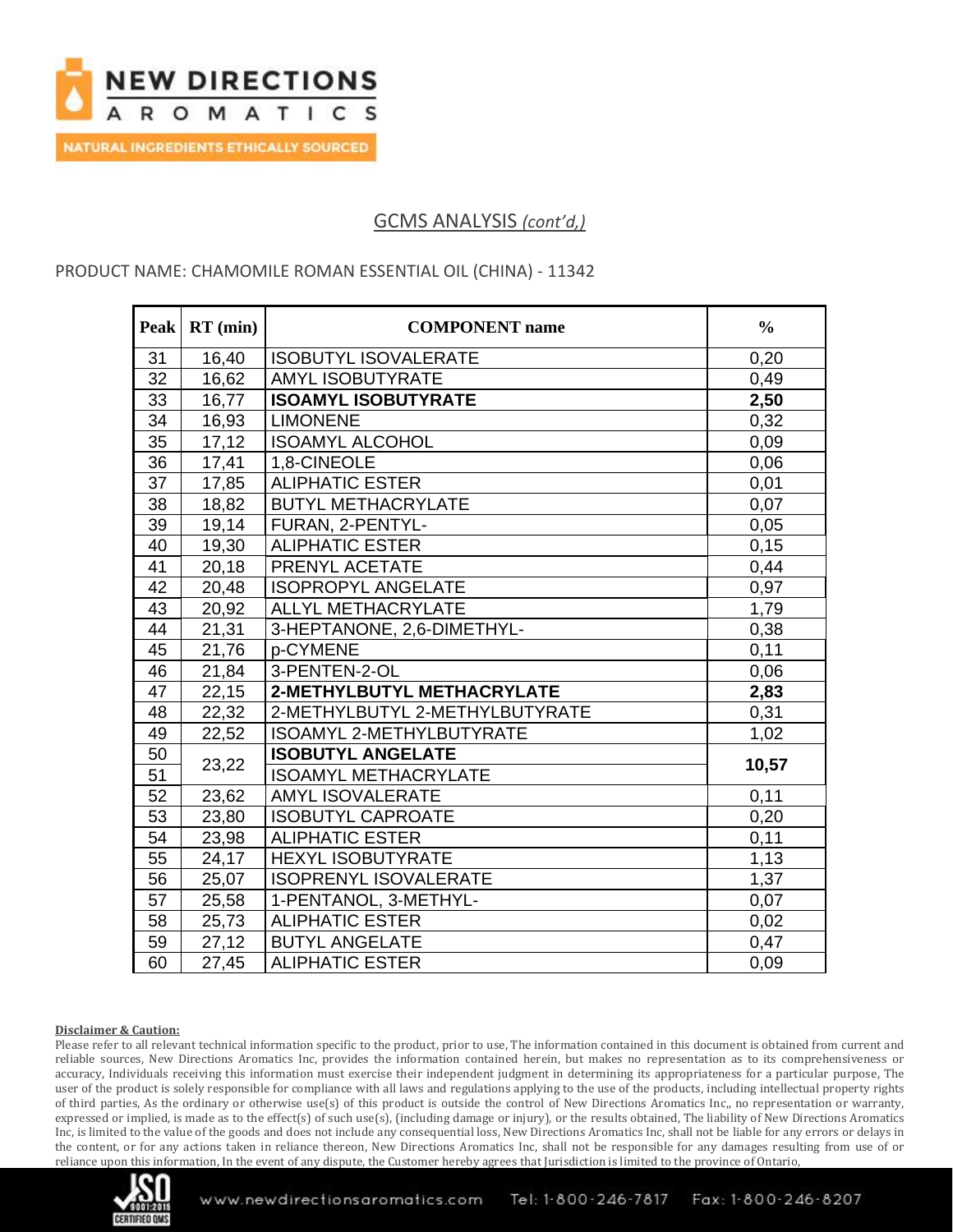

# GCMS ANALYSIS *(cont'd,)*

### PRODUCT NAME: CHAMOMILE ROMAN ESSENTIAL OIL (CHINA) - 11342

| <b>Peak</b>     | $RT$ (min) | <b>COMPONENT</b> name              | $\frac{0}{0}$ |
|-----------------|------------|------------------------------------|---------------|
| 61              | 27,63      | <b>ISOBUTYL TIGLATE ISOMERE</b>    | 0,06          |
| 62              | 28,13      | <b>ISOBUTYL TIGLATE</b>            | 0.13          |
| 63              | 29,32      | <b>METHALLYL ANGELATE</b>          | 11,40         |
| 64              | 29,58      | <b>ALIPHATIC ESTER</b>             | 0,02          |
| 65              | 30,11      | <b>3-METHYLPENTYL METHACRYLATE</b> | 2,59          |
| 66              | 30,41      | <b>ISOAMYL ANGELATE</b>            | 4,90          |
| 67              | 30,75      | 2-METHYLBUTYL ANGELATE             | 9,23          |
| 68              | 30,96      | 2-METHYLBUTYLE CAPROATE            | 1,28          |
| 69              | 31,28      | <b>ALIPHATIC ESTER</b>             | 0,09          |
| 70              | 31,40      | <b>ALIPHATIC ESTER</b>             | 0,04          |
| $\overline{71}$ | 32,18      | <b>ALIPHATIC ESTER</b>             | 0,05          |
| 72              | 32,35      | <b>ALIPHATIC ESTER</b>             | 0,02          |
| 73              | 32,72      | COMPOUND Mw=152                    | 0,02          |
| $\overline{74}$ | 32,78      | <b>ALIPHATIC ESTER</b>             | 0,02          |
| 75              | 33,05      | <b>ALIPHATIC ESTER</b>             | 0,03          |
| 76              | 33,74      | <b>ARTEMISIA KETONE ISOMER</b>     | 0,03          |
| 77              | 34,02      | <b>HEXYL ANGELATE</b>              | 0,11          |
| 78              | 34,07      | <b>ALIPHATIC ESTER</b>             | 0,03          |
| 79              | 34,44      | 1-OCTEN-3-OL                       | 0,05          |
| 80              | 34,58      | <b>ALIPHATIC ESTER</b>             | 0,14          |
| 81              | 35,00      | <b>ALIPHATIC ESTER</b>             | 0,02          |
| 82              | 35,51      | <b>ARTEMISIA KETONE</b>            | 0,49          |
| 83              | 35,62      | <b>ALIPHATIC ESTER</b>             | 0,04          |
| 84              | 35,86      | <b>ALIPHATIC ESTER</b>             | 0,18          |
| 85              | 36,08      | <b>SILPHINENE</b>                  | 0,03          |
| 86              | 36,38      | METHYLPENTYL METHACRYLATE ISOMER   | 0,05          |
| 87              | 36,65      | <b>CYCLOSATIVENE</b>               | 0,03          |
| 88              | 37,11      | alpha-CAMPHOLENAL                  | 0,09          |
| 89              | 37,39      | alpha-COPAENE                      | 0,08          |
| 90              | 37,65      | <b>ALIPHATIC ESTER</b>             | 0,04          |

#### **Disclaimer & Caution:**

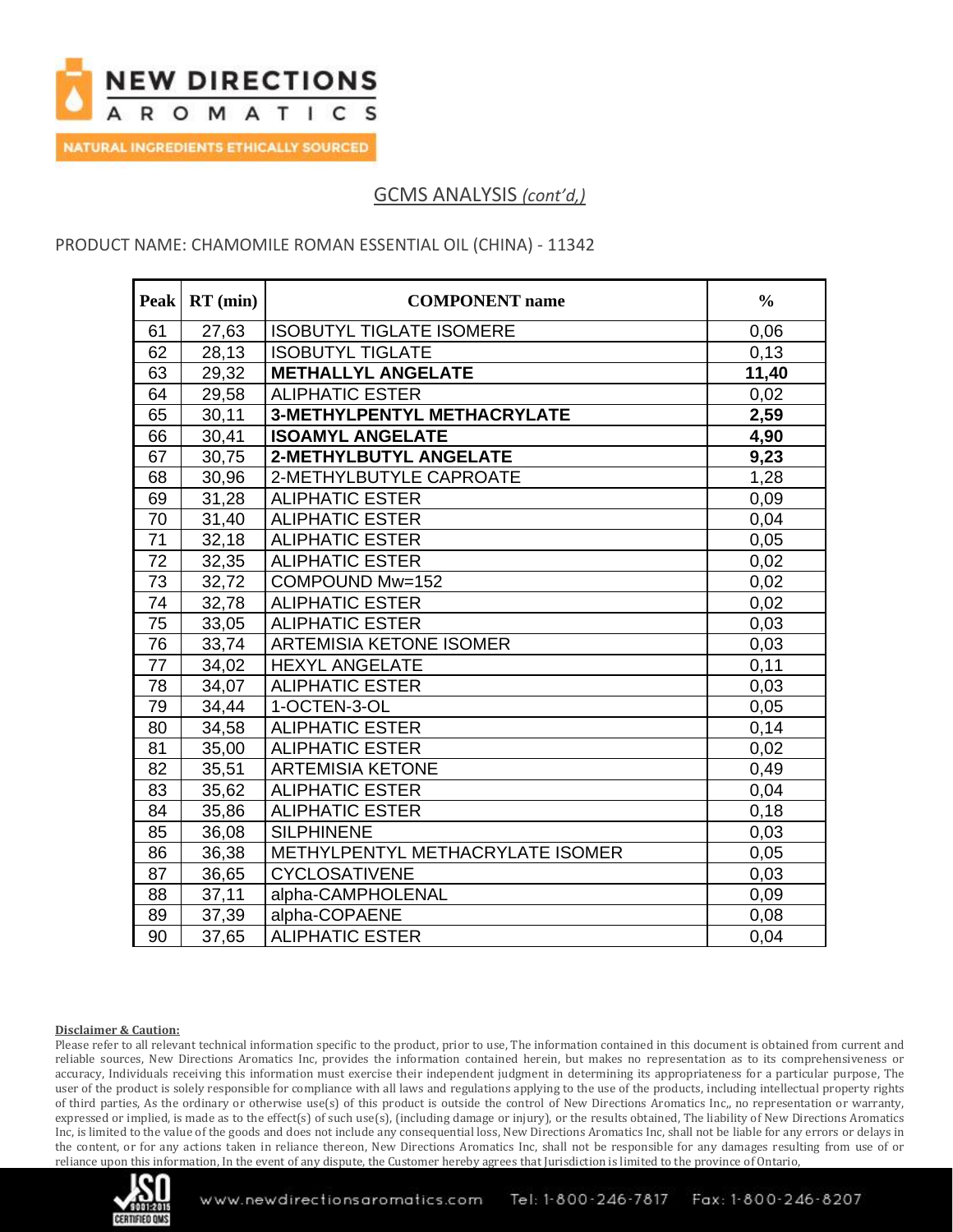

# GCMS ANALYSIS *(cont'd,)*

### PRODUCT NAME: CHAMOMILE ROMAN ESSENTIAL OIL (CHINA) - 11342

| <b>Peak</b>     | $RT$ (min) | <b>COMPONENT</b> name             | $\frac{0}{0}$ |
|-----------------|------------|-----------------------------------|---------------|
| 91              | 38,16      | <b>METHYLAMYL ANGELATE</b>        | 8,70          |
| $\overline{92}$ | 38,62      | <b>ALIPHATIC ESTER</b>            | 0,03          |
| 93              | 38,73      | alpha-PINOCAMPHONE                | 0,07          |
| 94              | 38,92      | METHYLPENTYL METHACRYLATE         | 2,43          |
| 95              | 39,20      | <b>ALIPHATIC ESTER</b>            | 0,03          |
| 96              | 39,61      | <b>ALIPHATIC ESTER</b>            | 0,02          |
| 97              | 40,25      | <b>ALIPHATIC ESTER</b>            | 0,01          |
| 98              | 40,67      | beta-PINOCAMPHONE                 | 0,32          |
| 99              | 40,80      | <b>HEXYL ANGELATE ISOMER</b>      | 0,06          |
| 100             | 41,07      | <b>LINALOOL</b>                   | 0,04          |
| 101             | 41,75      | <b>LINALYL ACETATE</b>            | 0,02          |
| 102             | 42,19      | <b>PINOCARVONE</b>                | 3,85          |
| 103             | 42,44      | <b>ALIPHATIC ESTER</b>            | 0,06          |
| 104             | 42,54      | <b>ALIPHATIC ESTER</b>            | 0,09          |
| 105             | 42,78      | <b>ALIPHATIC ESTER</b>            | 0,03          |
| 106             | 43,15      | epsilon-CADINENE                  | 0,02          |
| 107             | 43,43      | <b>BORNYL ACETATE</b>             | 0,06          |
| 108             | 43,79      | <b>ALIPHATIC ESTER</b>            | 0,09          |
| 109             | 43,90      | <b>ALIPHATIC ESTER</b>            | 0,04          |
| 110             | 44,13      | <b>CAMPHENE HYDRATE</b>           | 0,12          |
| 111             | 44,26      | beta-CARYOPHYLLENE                | 0,13          |
| 112             | 44,62      | <b>TERPINENE-4-OL</b>             | 0,06          |
| 113             | 45,17      | <b>ALIPHATIC ESTER</b>            | 0,02          |
| 114             | 45,41      | <b>ALIPHATIC ESTER</b>            | 0,02          |
| 115             | 46,06      | <b>MYRTENAL</b>                   | 0,77          |
| 116             | 46,76      | <b>SESQUITERPENE</b>              | 0,02          |
| 117             | 46,94      | cis-p-2,8-MENTHADIEN-1-OL         | 0,03          |
| 118             | 47,10      | <b>ACETATE DE cis-PINOCARVYLE</b> | 0,02          |
| 119             | 47,28      | <b>ALIPHATIC ESTER</b>            | 0,03          |
| 120             | 47,58      | cis-VERBENOL                      | 0,02          |

#### **Disclaimer & Caution:**

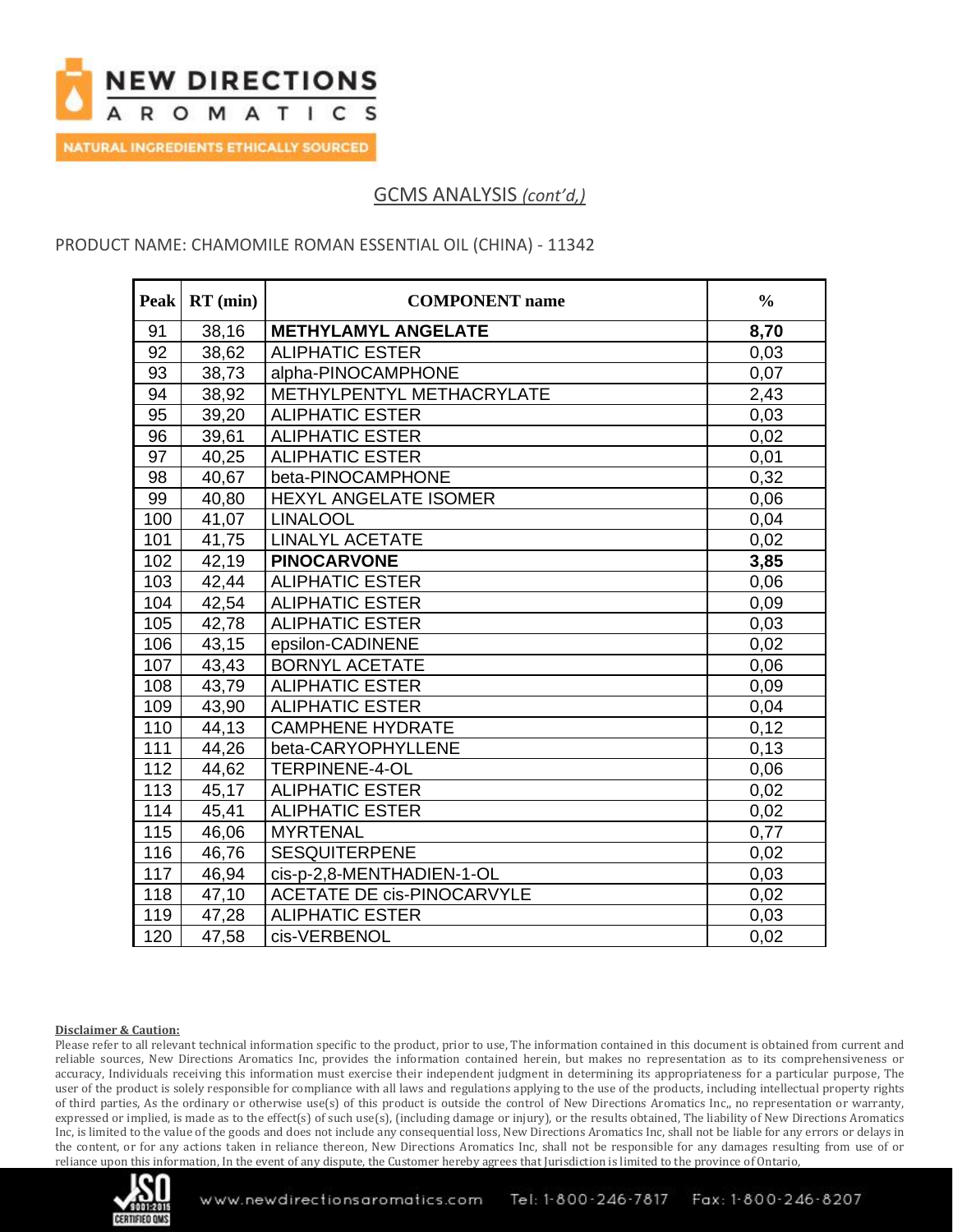

## GCMS ANALYSIS *(cont'd,)*

### PRODUCT NAME: CHAMOMILE ROMAN ESSENTIAL OIL (CHINA) - 11342

| <b>Peak</b> | $RT$ (min) | <b>COMPONENT</b> name                  | $\frac{0}{0}$ |
|-------------|------------|----------------------------------------|---------------|
| 121         | 47,79      | trans-PINOCARVEOL                      | 4,27          |
| 122         | 48,59      | <b>ALIPHATIC ESTER</b>                 | 0,04          |
| 123         | 48,84      | trans-VERBENOL                         | 0,04          |
| 124         | 48,98      | <b>ALIPHATIC ESTER</b>                 | 0,02          |
| 125         | 49,22      | alpha-HUMULENE                         | 0,10          |
| 126         | 49,50      | E-beta-FARNESENE                       | 0,12          |
| 127         | 50,09      | gamma-MUUROLENE                        | 0,04          |
| 128         | 50,65      | <b>BORNEOL</b>                         | 0, 15         |
| 129         | 51,32      | <b>GERMACRENE D</b>                    | 1,77          |
| 130         | 51,89      | beta-SELINENE                          | 0,08          |
| 131         | 52,38      | <b>BENZYL ACETATE</b>                  | 0,06          |
| 132         | 52,65      | alpha-MUUROLENE                        | 0,11          |
| 133         | 52,78      | <b>BICYCLOGERMACRENE</b>               | 0,10          |
| 134         | 53,43      | SESQUITERPENE Mw=202                   | 0,06          |
| 135         | 53,61      | <b>ALIPHATIC ALCOHOL</b>               | 0,04          |
| 136         | 53,86      | E,E-alpha-FARNESENE                    | 0,17          |
| 137         | 54,26      | delta-CADINENE                         | 0,13          |
| 138         | 54,60      | gamma-CADINENE                         | 0,07          |
| 139         | 55,67      | ISOBUTYL 3-HYDROXY-2-METHYLENEBUTYRATE | 0,07          |
| 140         | 55,83      | <b>TIGLIC ACID</b>                     | 0,04          |
| 141         | 56,07      | <b>MYRTENOL</b>                        | 0,35          |
| 142         | 56,67      | <b>SABINOL ISOMER</b>                  | 0,03          |
| 143         | 57,28      | 2,4-DECADIENAL                         | 0,04          |
| 144         | 57,83      | beta-DAMASCENONE                       | 0,04          |
| 145         | 58,56      | trans-CARVEOL                          | 0,04          |
| 146         | 58,74      | <b>OCTYL TIGLATE</b>                   | 0,04          |
| 147         | 59,35      | COMPOUND Mw=164                        | 0,03          |
| 148         | 59,45      | <b>MYRTENIC ESTER</b>                  | 0,03          |
| 149         | 60,67      | 2-HYDROXY-2-METHYLBUT-3-ENYL ANGELATE  | 0,51          |
| 150         | 61,11      | 2-PHENYLETHYL VALERATE                 | 0,02          |

#### **Disclaimer & Caution:**

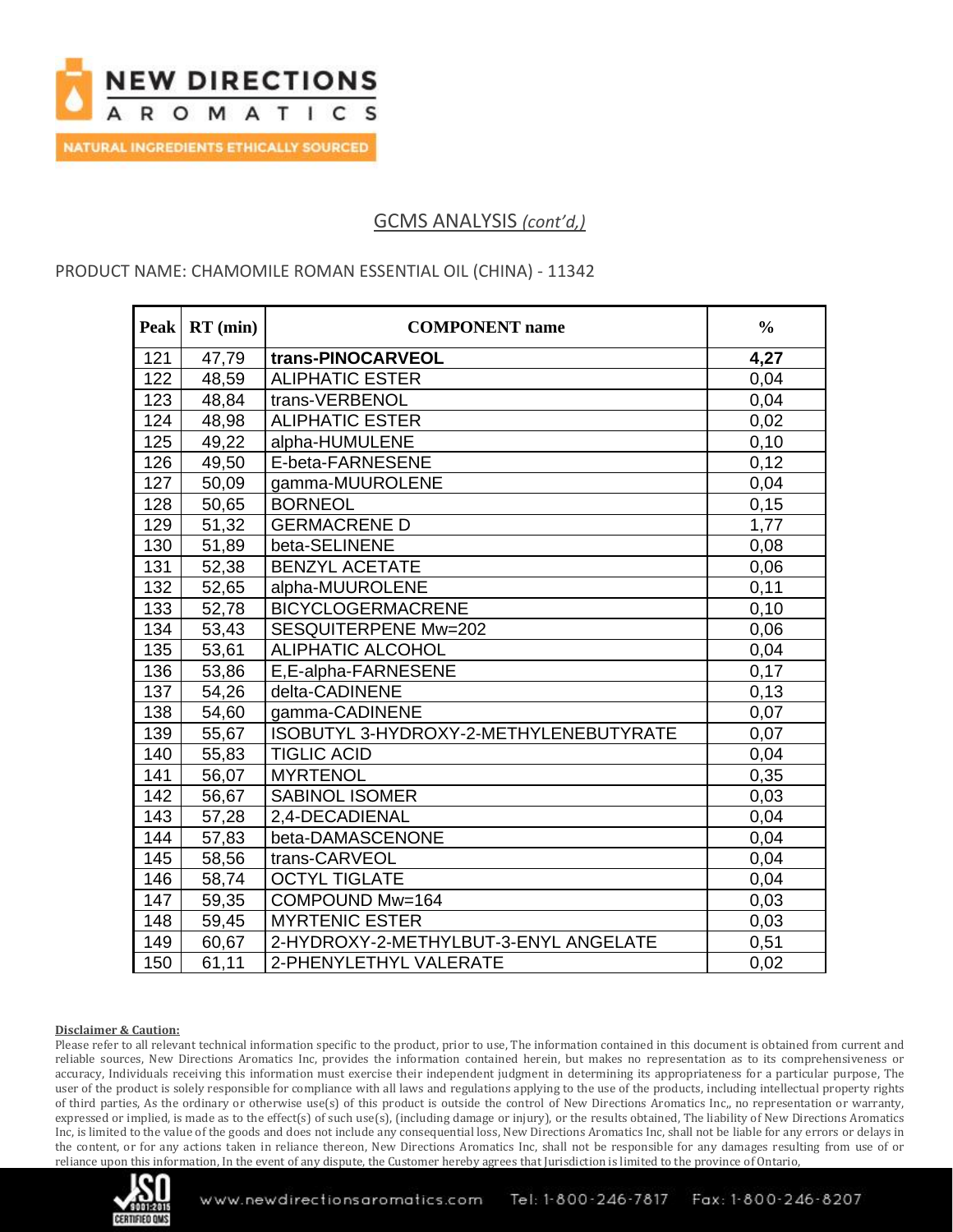

# GCMS ANALYSIS *(cont'd,)*

### PRODUCT NAME: CHAMOMILE ROMAN ESSENTIAL OIL (CHINA) - 11342

| <b>Peak</b>                    | $RT$ (min) | <b>COMPONENT</b> name                                    | $\frac{0}{0}$ |
|--------------------------------|------------|----------------------------------------------------------|---------------|
| 151                            | 61,25      | <b>ALIPHATIC ESTER</b>                                   | 0,01          |
| 152                            | 61,52      | <b>BENZYL METHACRYLATE</b>                               | 0,02          |
| 153                            | 61,66      | 2-METHYLPROPYL BENZENE ACETATE                           | 0,01          |
| 154                            | 61,84      | ISOPENTYL 3-HYDROXY-2-METHYLENEBUTYRATE                  | 0,11          |
| 155                            | 62,32      | <b>ALIPHATIC ESTER</b>                                   | 0,02          |
| 156                            | 62,61      | MENTHATRIENIC COMPOUND                                   | 0,04          |
| 157                            | 63,46      | <b>TERPENIC ESTER</b>                                    | 0,02          |
| 158                            | 63,58      | <b>GERANYL METHYLBUTYRATE</b>                            | 0,03          |
| 159                            | 63,99      | beta-IONONE                                              | 0,05          |
| 160                            | 64,35      | PHYTYL ACETATE                                           | 0,02          |
| 161                            | 66,33      | <b>AROMATIC COMPOUND</b>                                 | 0,03          |
| 162                            | 66,84      | <b>CARYOPHYLLENE EPOXIDE</b>                             | 0,02          |
| 163                            | 67,69      | <b>BENZYL TIGLATE</b>                                    | 0,06          |
| 164                            | 67,96      | <b>ALIPHATIC ESTER</b>                                   | 0,10          |
| 165                            | 68,38      | METHYLEUGENOL                                            | 0,01          |
| 166                            | 69,09      | 1-(2-METHOXYPHENYL)-2,5-DIHYDRO-1H-PYRROLE-<br>2,5-DIONE | 0,02          |
| 167                            | 71,92      | COMPOUND Mw=166                                          | 0,07          |
| 168                            | 72,85      | SPATHULENOL                                              | 0,05          |
| 169                            | 74,42      | PENTADECANONE, TRIMETHYL-                                | 0,10          |
| 170                            | 75,41      | <b>AROMATIC COMPOUND</b>                                 | 0,02          |
| 171                            | 75,67      | COMPOUND Mw=220                                          | 0,01          |
| 172                            | 76,17      | <b>ACID COMPOUND</b>                                     | 0,03          |
| 173                            | 76,81      | EUDESMA-5-EN-11-alpha-OL                                 | 0,15          |
| 174                            | 77,23      | AROMATIC COMPOUND Mw=290                                 | 0,06          |
| 175                            | 77,47      | <b>AROMATIC COMPOUND</b>                                 | 0,03          |
| 176                            | 77,95      | AROMATIC COMPOUND Mw=290                                 | 0,04          |
| 177                            | 80,09      | SESQUITERPENIC EPOXIDE                                   | 0,02          |
| 178                            | 81,29      | <b>AROMATIC COMPOUND</b>                                 | 0,03          |
| 179                            | 83,09      | <b>SESQUITERPENIC EPOXIDE</b>                            | 0,07          |
| 180                            | 83,54      | SESQUITERPENIC EPOXIDE                                   | 0,02          |
| <b>GCMS ANALYSIS (cont'd.)</b> |            |                                                          |               |

#### **Disclaimer & Caution:**